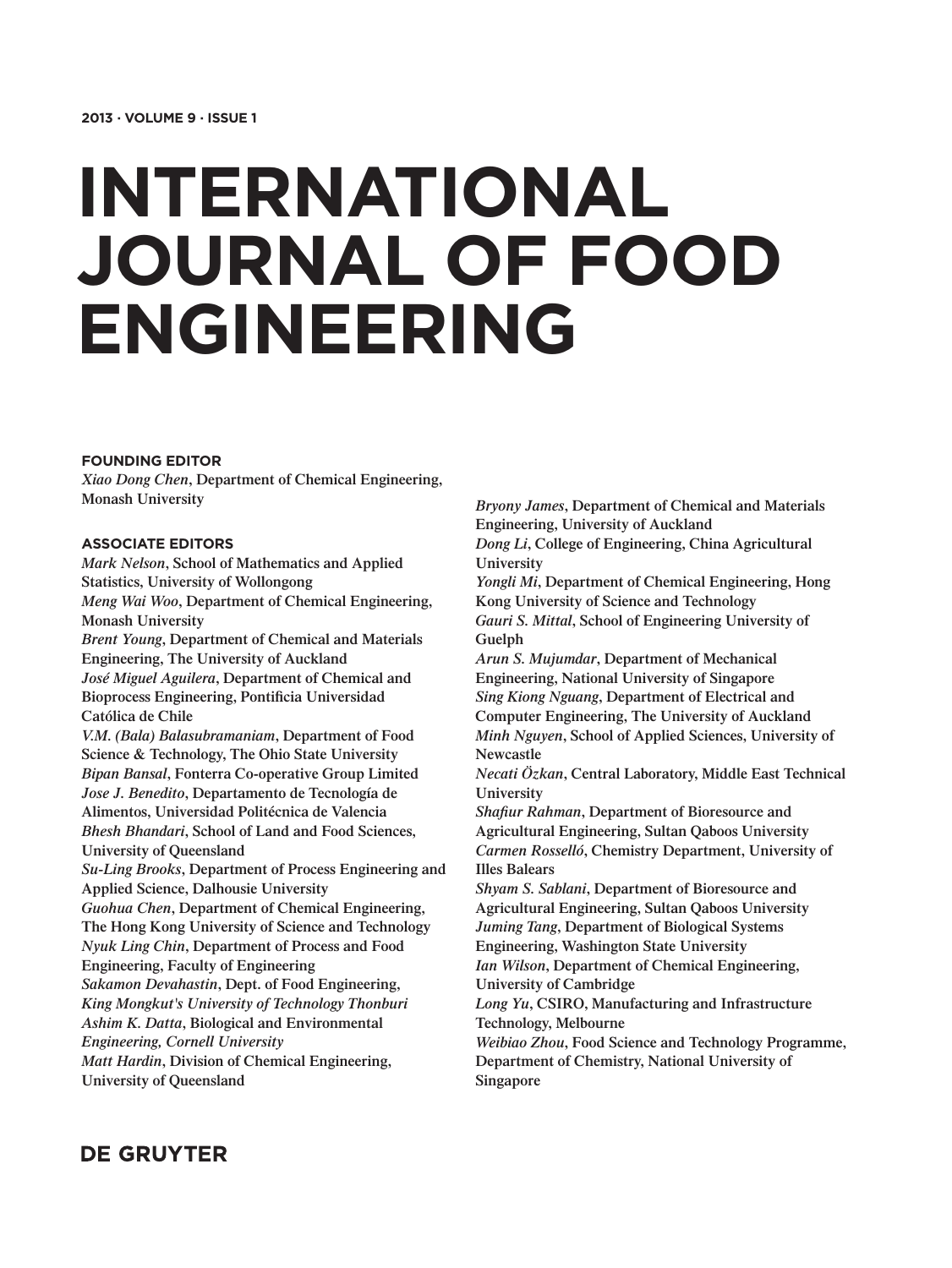*International Journal of Food Engineering* is devoted to engineering disciplines related to processing foods. The areas of interest include heat, mass transfer and fluid flow in food processing; food microstructure development and characterization; application of artificial intelligence in food engineering research and in industry; food biotechnology; and mathematical modeling and software development for food processing purposes. Authors and editors come from top engineering programs around the world: the U.S., Canada, the U.K., and Western Europe, but also South America, Asia, Africa, and the Middle East.

ISSN 2194-5764 ∙ e-ISSN 1556-3758

All information regarding notes for contributors, subscriptions, Open access, back volumes and orders is available online at www.degruyter.com/view/j/ijfe.

**RESPONSIBLE EDITOR** Xiao Dong Chen, Department of Chemical Engineering, Monash University, Building 36, Clayton Campus, VIC 3800, Australia, Email: dong.chen@eng.monash.edu.au

**JOURNAL MANAGER** Theresa Haney, De Gruyter, Genthiner Straße 13, 10785 Berlin, Germany. Tel.: +49 (0)30 260 05-375, Fax: +49 (0)30 260 05-250 Email: Theresa.Haney@degruyter.com

**RESPONSIBLE FOR ADVERTISEMENTS** Panagiota Herbrand, De Gruyter, Mies-van-der-Rohe-Straße 1, 80807 München, Germany. Tel.: +49 (0)89 769 02 – 394, Fax: +49 (0)89 769 02 – 350 Email: panagiota.herbrand@degruyter.com

**TYPESETTING** Integra Software Services Pvt. Ltd., Pondicherry, India

**PRINTING** Franz X. Stückle Druck und Verlag e.K., Ettenheim

© 2013 Walter de Gruyter GmbH, Berlin/Boston

Printed in Germany



Offenlegung der Inhaber und Beteiligungsverhältnisse gem. § 7a Abs. 1 Ziff. 1, Abs. 2 Ziff. 3 des Berliner Pressegesetzes: Gisela Cram, Rentnerin, Berlin; Dr. Annette Lubasch, Ärztin, Berlin; Elsbeth Cram, Pensionärin, Rosengarten-Alvesen; Margret Cram, Studienrätin i. R., Berlin; Brigitta Duvenbeck, Oberstudienrätin i. R., Bad Homburg; Dr. Georg-Martin Cram, Unternehmens-Systemberater, Stadtbergen; Maike Cram, Berlin; Jens Cram, Mannheim; Renate Tran, Zürich; Gudula Gädeke M.A., Atemtherapeutin/Lehrerin, Tübingen; Martin Gädeke, Einzeluntemehmer, Würzburg; John-Walter Siebert, Pfarrer, Oberstenfeld; Dr. Christa Schütz, Ärztin, Mannheim; Sonja Schütz , Berlin; Dorothee Seils, Apothekerin, Stuttgart; Gabriele Seils, Journalistin, Berlin; Ingrid Cram, Betriebsleiterin, Tuxpan / Michoacan (Mexiko); Sabina Cram, Mexico DF (Mexiko); Dr. Clara-Eugenie Seils, Oberstudienrätin i.R., Reppenstedt; Christoph Seils, Journalist, Berlin; Susanne Cram-Gomez, Mexico DF (Mexiko); Silke Cram,Wissenschaftlerin, Mexico DF (Mexiko); Björn Cram, Aachen; Ella Anita Cram, Rentnerin, Berlin; Dr. Sven Fund, geschäftsführender Gesellschafter, Berlin; Walter de Gruyter Stiftung, Berlin.; Berit Cram, Greifswald; Walter Cram-Heydrich, Mexico DF (Mexico), Juliane Schütz, Berlin; Antje Schütz, Berlin; Valentin Schütz, Berlin.